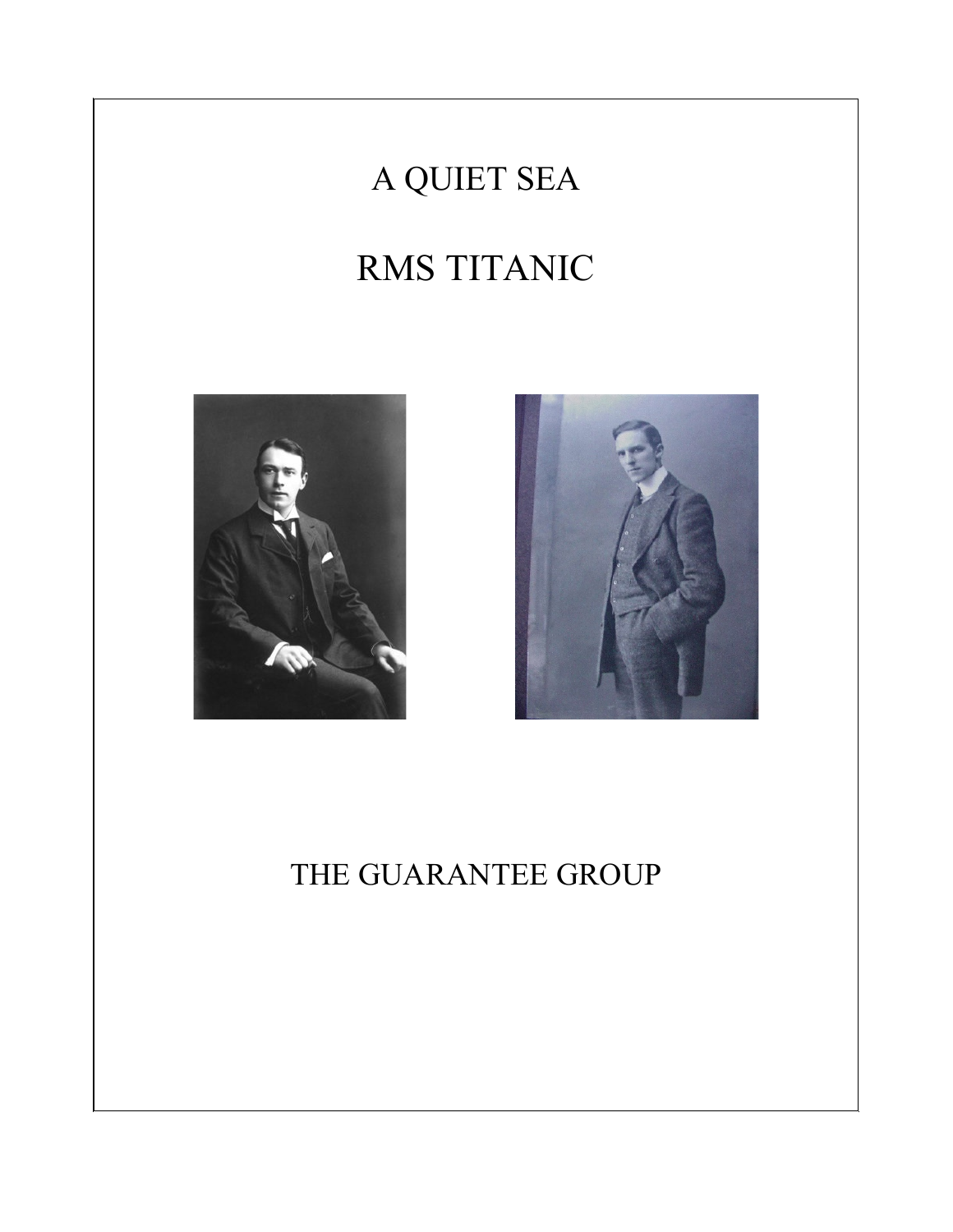## THE GUARANTEE GROUP

Harland & Wolff of Belfast employed about 15,000 workers with 3,000 engaged in building Titanic. Eight exceptional employees were chosen to tend to the ship on her maiden voyage. Known as the Guarantee Group, they were headed by Thomas Andrews, one of the principle naval architects responsible for designing Titanic.



Thomas Andrews Photo credit: National Museum Northern Ireland

The Guarantee Group was on board to troubleshoot any problems, and to gather information and recommend improvements for the next ship of the class, Britannic. The Guarantee Group consisted of draftsmen, electrical engineers, joiners, apprentice electricians and plumbers, and they were selected for their skills and professionalism. The youngest, Ennis Watson, 18, was an electrician's apprentice and won a number of awards for his work. After Titanic collided with the iceberg, Andrews inspected the damage and determined her chances of survival. Knowing she was doomed he and his small group went about urging evacuation and inspecting for open portlights to slow the rate of flooding. The electricians went to the engine spaces to keep the lights burning as long as possible. Little is known of their work that night, and what they did perished with them.